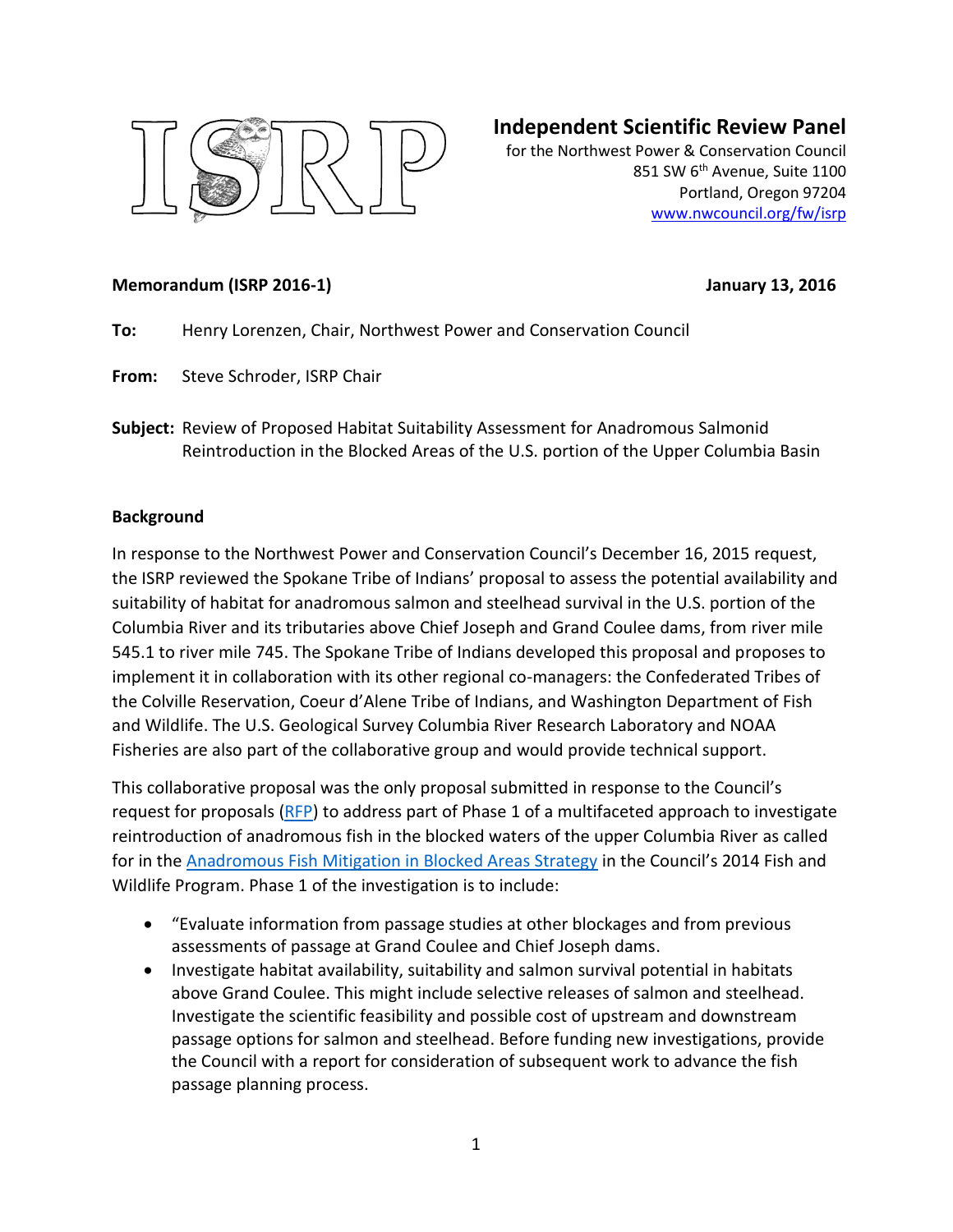As part of Phase 1, the Council will engage in discussions with tribal, state, and federal agencies and others regarding the purpose, scope and progress of reintroduction efforts above Chief Joseph and Grand Coulee dams."

This RFP targeted *one element* of Phase 1: the investigation into habitat potential. The species of interest are steelhead and Chinook and sockeye salmon. The habitat assessment, when linked with other elements of Phase 1, will inform reintroduction potential. The specific tasks in the RFP included:

- "Compile and synthesize what is known about both the area of interest and species of interest using existing studies, GIS information, reports, and local knowledge
- Identify areas where information is weak or lacking
- Identify and prioritize target reaches for potential field surveys using information from the compilation and synthesis in the first step
- As necessary, perform field studies in target reaches to evaluate existing habitat condition and suitability (may include water quality assessments, predation and competition and species risk assessments, etc.)
	- o Outline proposed study design (e.g., see menu in monitoringmethods.org)
	- o Summarize information at the reach level by attribute (e.g., valley width, channel type, slope, terrace height and width, sinuosity, stream width and depth, gradient, substrate, eroding banks, water quality attributes, etc.)
- Summarize and analyze previously existing and newly collected data to determine: a) what species and life histories can be supported by the existing habitat; b) salmon survival potential; and c) species interaction, particularly with native and non-native fishes.
	- $\circ$  Analyze information to determine suitability for the species of interest, based upon water quality, habitat condition, and species assemblages.
- Evaluate findings and report to Bonneville and the Council.
- Finally, compile a report describing the condition, suitability, and potential of the habitat for salmon/steelhead survival potential for the target reaches in the area of interest."

Before submitting the proposal for ISRP review, the Council staff confirmed that the proposal met the threshold requirements outlined in the RFP. The proposal is part of a more comprehensive sequence of objectives and activities listed in the proposal's Appendix A. The ISRP's review, however, focuses on the scientific soundness of the proposed methodologies to assess the habitat potential and address the tasks specified in the RFP (i.e., activities under Objective 2 in Appendix A).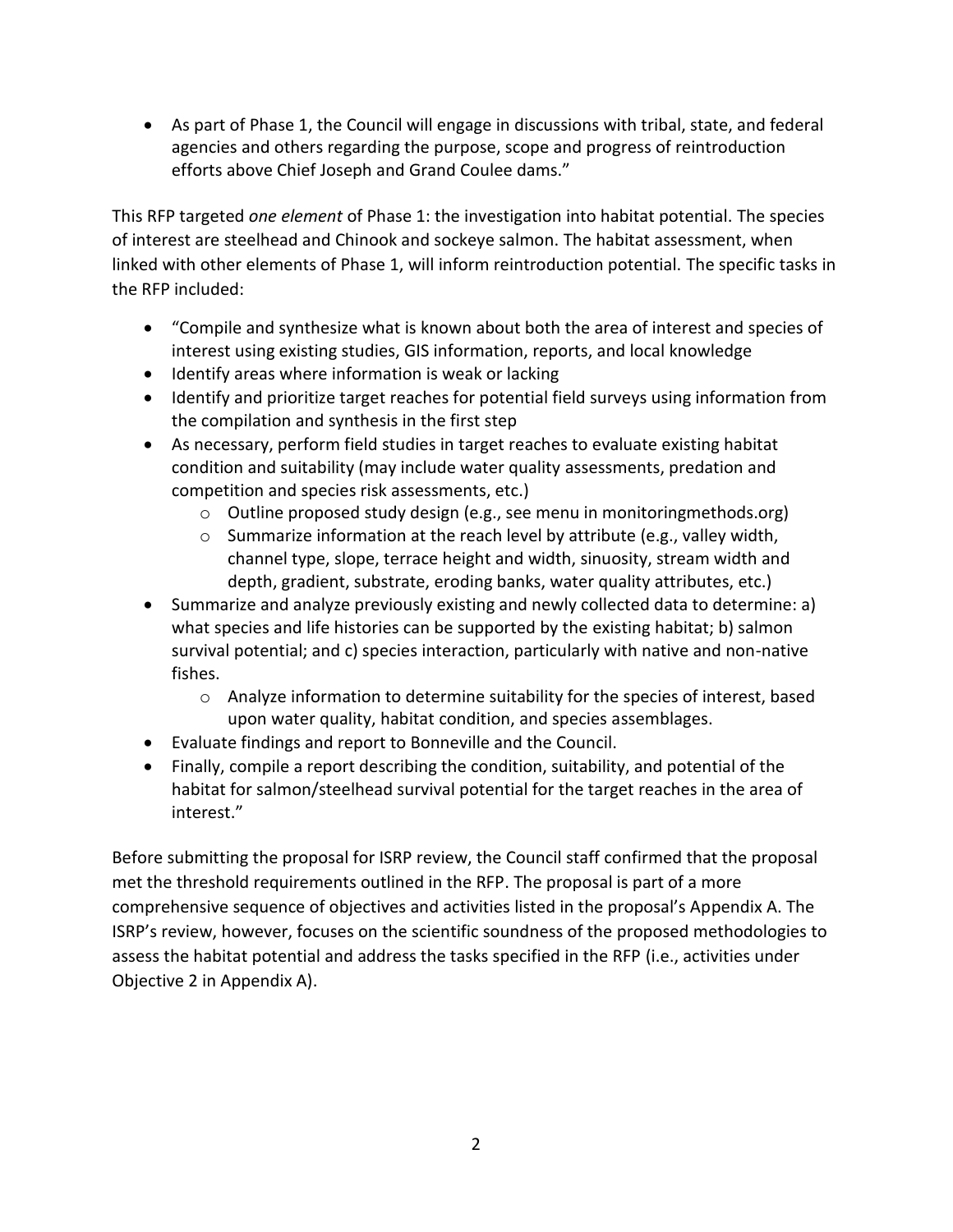### **Recommendation: Meets Scientific Review Criteria (Qualified)**

The key components for an effective assessment seem to be in place: cooperation and costsharing, workshops to compile expert opinion, remote sensing and GIS, modeling of intrinsic potential, analysis of migration barriers and EDT. With strong leadership, cooperation, and skilled analysts, this approach could provide a robust assessment to guide future decisions.

The ISRP concludes that the proposal meets scientific criteria with two Qualifications (listed below). These Qualifications and other specific ISRP comments can be addressed in the Council's proposal review and recommendation process and in BPA's contracting process. If implemented, the ISRP looks forward to reviewing a draft report when the assessment is completed.

### *Qualifications*

1. Consideration of future suitability: Given the long-term nature of this reintroduction project, serious consideration must be given to expectations of future suitability, beyond current conditions, of habitat in blocked areas. The methodology should allow incorporation of information about expected patterns of land development and climate change. This proposal states "*where possible, we will incorporate physical data that have been shown to be important when considering the potential impacts of climate on salmonid IP [Intrinsic Potential]*" but gives no further details. The proposal should incorporate information that is currently available from climate change models, especially information relating to stream temperatures under various scenarios. For example, the [NorWeST](http://www.fs.fed.us/rm/boise/AWAE/projects/NorWeST.html) project provides high-resolution predictions of summer stream temperatures based on a comprehensive stream temperature database that was culled from more than 80 resource organizations. The [NorWeST](http://www.fs.fed.us/rm/boise/AWAE/projects/NorWeST.html) webpage hosts stream temperature data and geospatial map outputs from a regional temperature model for Northwest USA. The webpage also states "*a major goal of this project is to provide climate vulnerability and native trout refuge information to land managers and policymakers.*"

2. Evaluation of Intrinsic Potential (IP): IP modeling will be used to assess the suitability of tributary habitats to support Chinook and steelhead within the blocked areas. However, the proposal does not adequately justify the use of IP modeling or consider the limitations of using habitat surveys for resident species to evaluate habitat potential for Chinook and steelhead. A more detailed description of the proposed IP modeling approach (including its assumptions, limitations, and the specific metrics to be obtained from existing GIS data or from other sources) would likely ameliorate these concerns. The proponents provide a few references on IP modeling, but the proposal would have benefited from a more detailed discussion. For example, how well has the IP approach characterized habitat potential of Chinook and steelhead in the eastern side of the Cascade Range where habitat issues such as extreme water temperatures may be encountered? How well can the IP approach distinguish the suitability of habitat to support Chinook versus steelhead?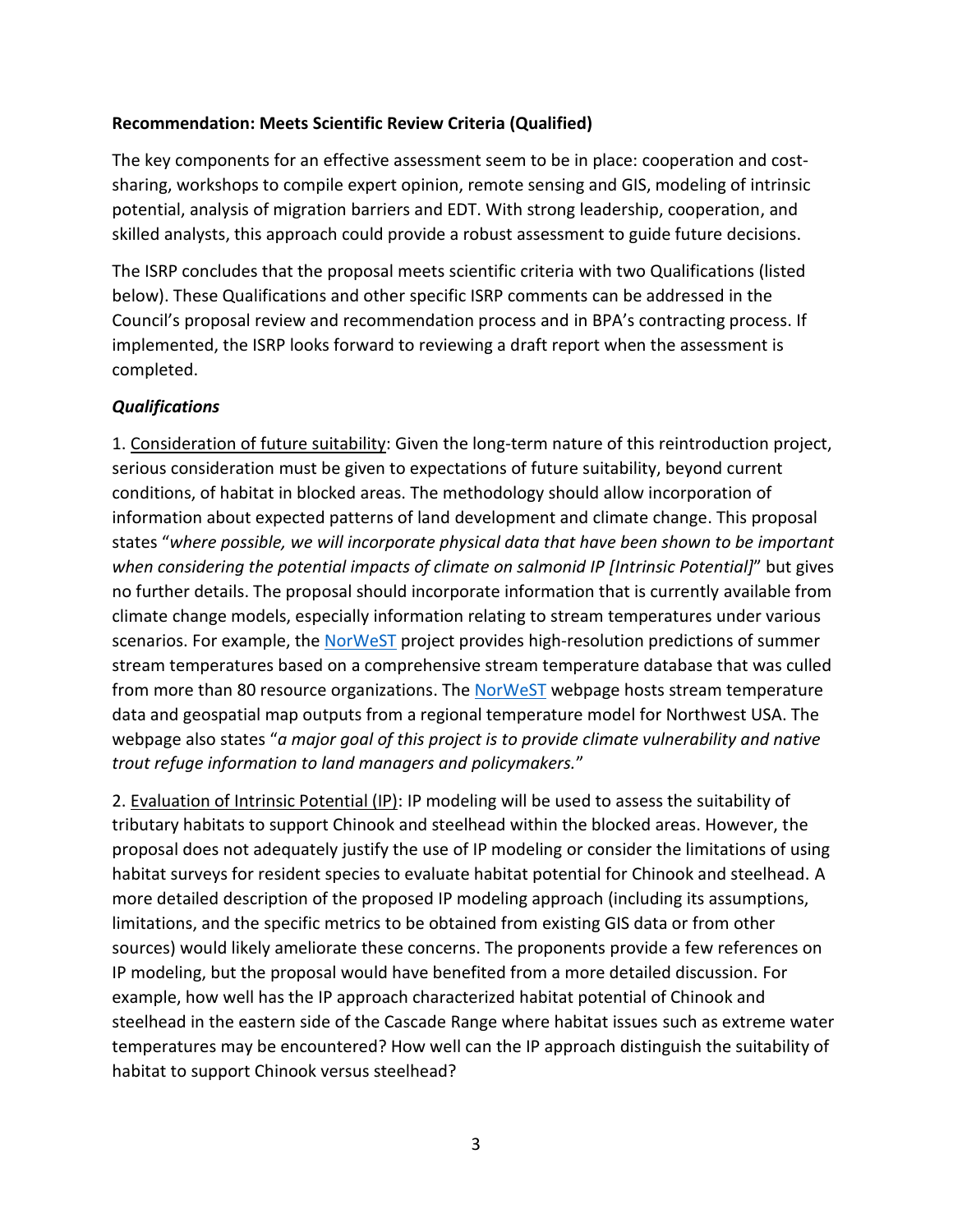### **Comments**

The proposal is well organized and easy to read, but it only provides general descriptions of planned activities. This limits the potential for feedback that might be used to improve the project. The ISRP's specific comments are organized under the following five subheadings.

### *1. Synthesis of what is known about both the area of interest and species of interest using existing studies, GIS information, reports, and local knowledge, including identification of where information is weak or lacking*

The proposal describes an ambitious but nicely organized process for synthesizing anecdotal information and existing data that have not been compiled or scrutinized. The strengths of the proposal are the emphasis on including multiple stakeholders, partnerships among the Tribes and WDFW, and technical support from USGS and NOAA. Although not explicitly mentioned, it appears from Proposal Table 1, that the proponents also plan to work with the U.S. Forest Service. Such collaboration should prove quite useful as PIBO surveys, Level 2 Forest Service stream survey data, and watershed condition rating data are all available for the project area.

Another strength of the proposal is the planned series of three workshops to iteratively accumulate and reach consensus about potential barriers to species reintroduction, inputs for EDT modeling, and results from modeling. The planning and design of the workshops will be critical to success, given the workshops' central role, but details were not provided and could not be reviewed.

The proposal also states that a Habitat Database would be developed, but no details were provided about its structure or how it would be managed. These elements need to be addressed early in the project to avoid confusion and delays.

A few references were provided to support statements that surveys of stream habitat for resident fishes (e.g., native redband trout) have already been conducted within the proposed study area. However, as noted in Qualification 2, the proposal must address potential concerns about use of existing habitat survey data for resident species to predict habitat suitability for anadromous Chinook and steelhead.

It seems that many hundreds of stream kilometers might be available for recolonization. The proposal does not mention whether intrinsic habitat potential would be evaluated for every stream shown in the map (Appendix C). Perhaps that effort would be feasible if the project relied solely on GIS data. Stream discharge has been incorporated in previous studies of salmon intrinsic habitat potential (e.g., Burnett et al. 2007). It is not clear, however, if that will occur in this case as the proposal does not specify which metrics will be obtained from GIS data. For example, can GIS provide data on bank full width? Will flow be estimated for each tributary shown in the study area map? What stream flow metric is best used for steelhead versus Chinook? Water temperature will be a critical factor in the blocked areas, yet there is no mention of water temperature information or information on potential riparian habitat.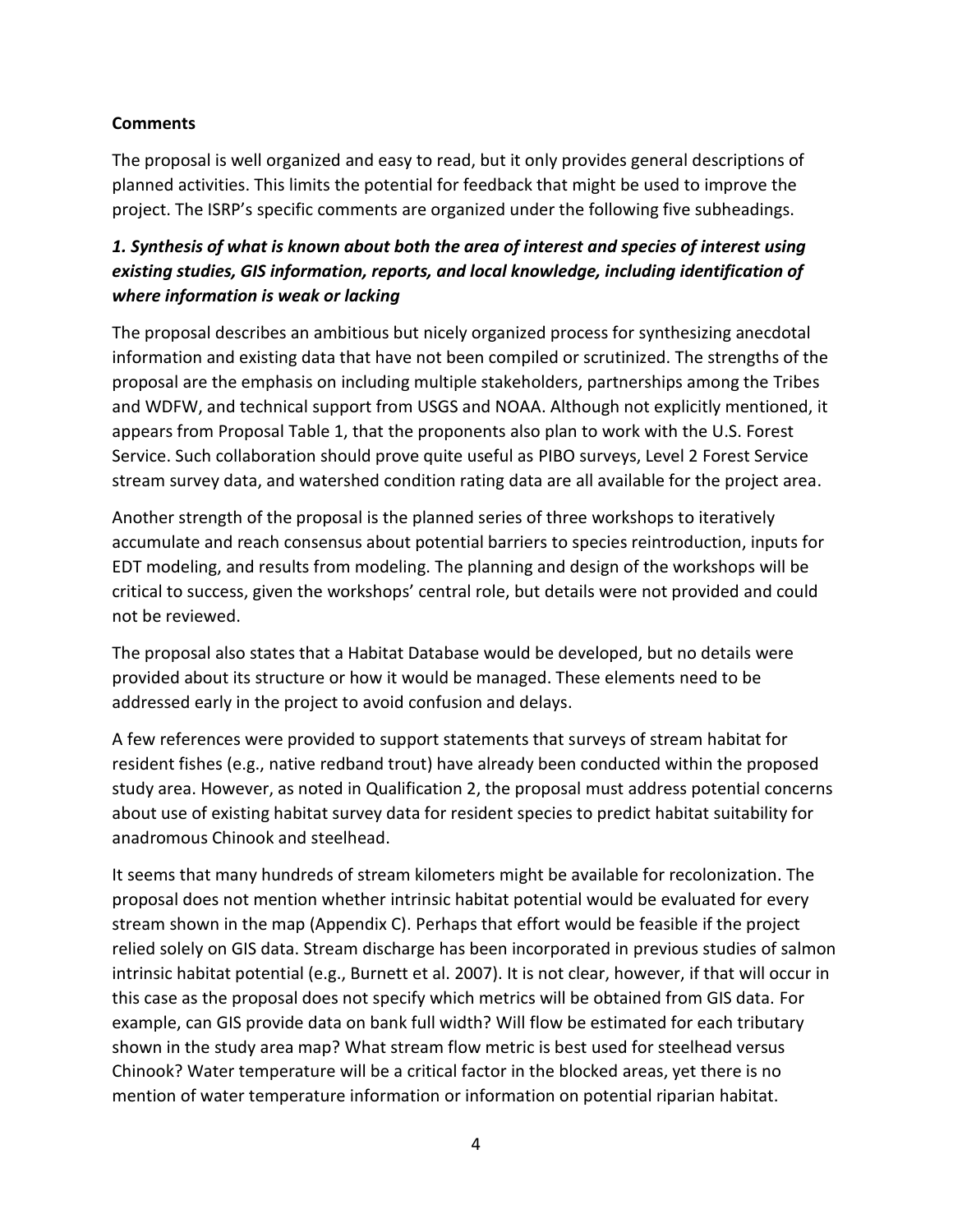Ideally a stratified random design for sampling should be used to achieve the level of accuracy needed for a reasonably comprehensive assessment of such a large area. Depending on the amount and the difficulty of compiling habitat information for blocked areas, perhaps it would be more cost-effective to identify migration barriers first and then to develop EDT models for habitat that exists below barriers, or above barriers that are easily breached.

## *2. Identification and prioritization of target reaches for potential field surveys using information from the synthesis*

Intrinsic Potential (IP) modeling seems appropriate for developing a first approximation of priorities and has been used for this purpose in other broad scale assessments. For example, the report, *Habitat Intrinsic Potential Modeling of Selected Streams on the Outer Washington Coast for Anadromous Salmonid Fish* (Olympic Natural Resource Center, 2013), provides a good discussion on a broad scale prioritization assessment. However, as noted in Qualification 2, some additional discussion of the assumptions and limitations of IP modeling would be useful.

More detail on the consideration of potential interactions with non-native and/or invasive species would also be useful. This topic should be addressed at a general level now and in more detail in later phases of the project.

## *3. As necessary, description of field studies in target reaches to evaluate existing habitat condition and suitability (may include water quality assessments, predation and competition and species risk assessments, etc.)*

- *Outline of proposed study design (e.g., see menu in monitoringmethods.org)*
- *Summary of information at the reach level by attribute (e.g., valley width, channel type, slope, terrace height and width, sinuosity, stream width and depth, gradient, substrate, eroding banks, water quality attributes, etc.)*

Field studies were not described in the proposal, so the ISRP could not evaluate their scientific merits or judge whether funding will be adequate. However, the general approach seems adequate and much of the field work probably can be done after an analysis of existing information. The proposal indicates that the types of data collected by field surveys in 2017 would be determined during a workshop in 2016. Given the limited budget for FY2017, what portion of the study area could feasibly be surveyed? What types of data collection are currently anticipated given knowledge from previous habitat studies for resident fishes? Would field work in 2017 be limited to verification of potential migration barriers?

It is also not clear to what extent migration barriers due to anthropogenic effects, identified in the WDFW data base, will be validated and whether there will be any additional assessments. Although beyond the scope of this RFP, field sampling to determine level 2 EDT parameters for future modeling will be a key element for long term success. Restoration of connectivity likely will be a relatively expensive one to address.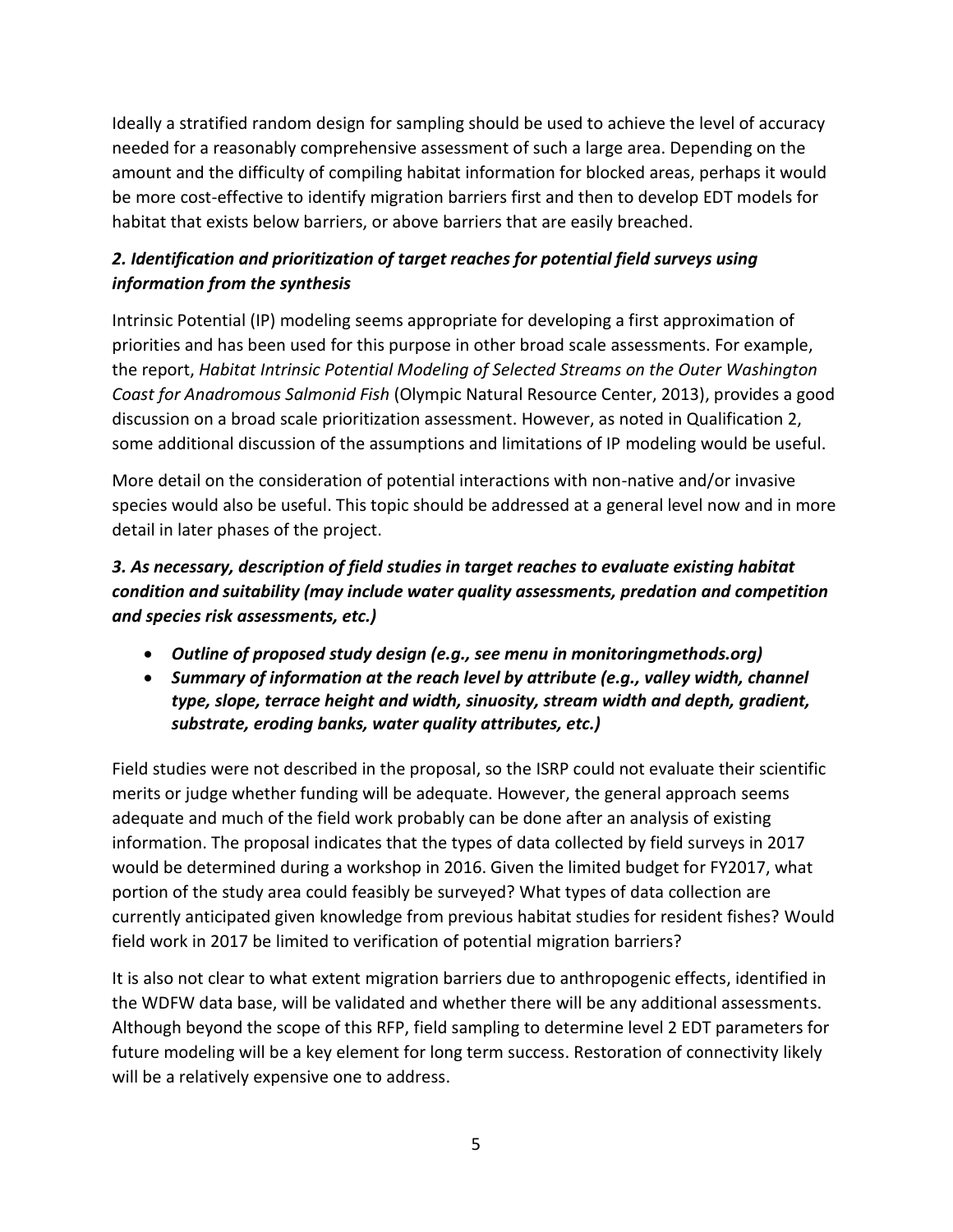*4. Summary and analysis of previously existing and newly collected data to determine: a) what species and life histories can be supported by the existing habitat; b) salmon survival potential; and c) species interaction, particularly with native and non-native fishes.*

 *Analysis of information to determine suitability for the species of interest, based upon water quality, habitat condition, and species assemblages.*

The proposal refers to habitat surveys already conducted for resident species, but it would benefit from more description of the data collected during these surveys and how those data may or may not apply to Chinook and steelhead. For example, can current and future water temperature be identified as suitable for Chinook and steelhead? Have quantitative estimates of spawning and rearing habitats and their relative quality been identified for resident trout or kokanee?

Potential obstacles to this assessment's progress are the challenges of compiling standardized information and gaining consensus from numerous parties. The EDT method has been extensively applied, and so it is likely to gain acceptance among the parties given its history of use and peer review in the Basin. Technical support available from USGS and NOAA should be beneficial. Another feature of EDT is that its inputs are explicitly documented, which will facilitate the process of determining gaps for future surveys. Gap identification might be a key outcome of this phase of the study.

### *5. Report to Bonneville and Council describing the condition, suitability, and potential of the habitat for salmon/steelhead survival potential for the target reaches in the area of interest*

The nature of the final report to the Council is not described in any detail, but the proposal provides a solid foundation and appropriate time schedule for report preparation. The project and final report could be improved if the Council could be more specific about the questions that need to be addressed, and the level of detail required, to help guide Council's decisions about implementing future phases of the project. The questions and direction currently provided in the Anadromous Fish Mitigation in Blocked Areas Strategy are quite general; they do not establish any specific criteria or thresholds that will help to "*provide the Council with a report for consideration of subsequent work to advance the fish passage planning process.*" Thus, we encourage the proponents to work with Council staff to determine what additional detail would allow formatting and focus for a report that best meets Council needs and facilitates effective decision making.

The ISRP encourages the investigators to provide a comprehensive review of the potential for the habitat to support Chinook and steelhead in its report to Bonneville and the Council. This comprehensive approach is suggested in the chart in Appendix E, which suggests that this project will integrate the intrinsic modeling effort with an ongoing data review funded by other sources and workshops.